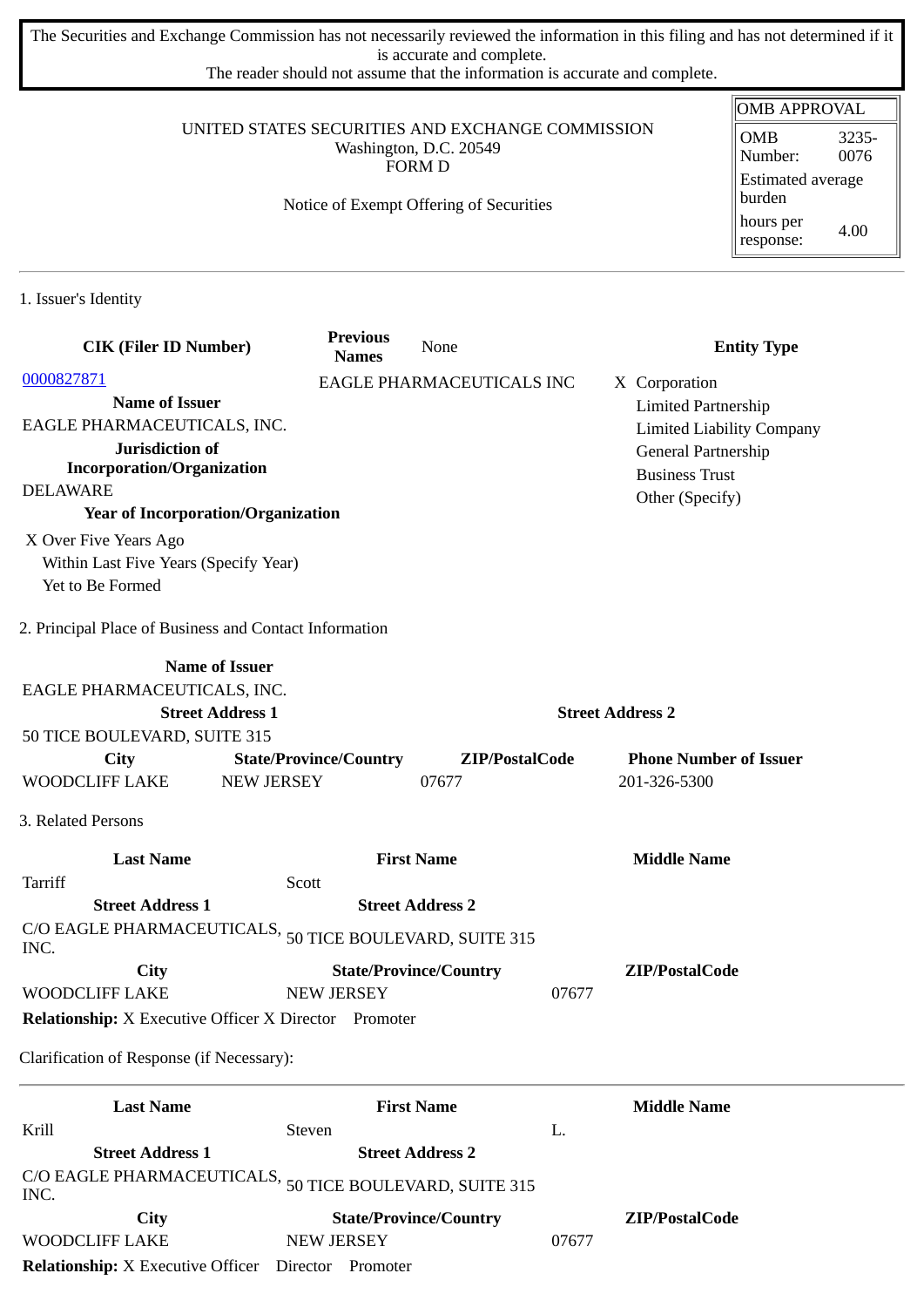Clarification of Response (if Necessary):

| <b>Last Name</b>                                           | <b>First Name</b>                                                 | <b>Middle Name</b>      |
|------------------------------------------------------------|-------------------------------------------------------------------|-------------------------|
| <b>Riggs</b><br><b>Street Address 1</b>                    | David<br><b>Street Address 2</b>                                  | Ε.                      |
| C/O EAGLE PHARMACEUTICALS,<br>INC.                         | 50 TICE BOULEVARD, SUITE 315                                      |                         |
| <b>City</b><br><b>WOODCLIFF LAKE</b>                       | <b>State/Province/Country</b><br><b>NEW JERSEY</b>                | ZIP/PostalCode<br>07677 |
| <b>Relationship:</b> X Executive Officer Director Promoter |                                                                   |                         |
|                                                            |                                                                   |                         |
| Clarification of Response (if Necessary):                  |                                                                   |                         |
| <b>Last Name</b>                                           | <b>First Name</b>                                                 | <b>Middle Name</b>      |
| Hepner                                                     | Adrian                                                            |                         |
| <b>Street Address 1</b>                                    | <b>Street Address 2</b>                                           |                         |
| INC.                                                       | C/O EAGLE PHARMACEUTICALS, $_{50}$ TICE BOULEVARD, SUITE 315 $\,$ |                         |
| City                                                       | <b>State/Province/Country</b>                                     | ZIP/PostalCode          |
| <b>WOODCLIFF LAKE</b>                                      | <b>NEW JERSEY</b>                                                 | 07677                   |
| Relationship: X Executive Officer Director Promoter        |                                                                   |                         |
| Clarification of Response (if Necessary):                  |                                                                   |                         |
| <b>Last Name</b>                                           | <b>First Name</b>                                                 | <b>Middle Name</b>      |
| Graves                                                     | Michael                                                           |                         |
| <b>Street Address 1</b>                                    | <b>Street Address 2</b>                                           |                         |
| INC.                                                       | C/O EAGLE PHARMACEUTICALS, $_{50}$ TICE BOULEVARD, SUITE 315 $\,$ |                         |
| <b>City</b>                                                | <b>State/Province/Country</b>                                     | ZIP/PostalCode          |
| <b>WOODCLIFF LAKE</b>                                      | <b>NEW JERSEY</b>                                                 | 07677                   |
| <b>Relationship:</b> Executive Officer X Director Promoter |                                                                   |                         |
| Clarification of Response (if Necessary):                  |                                                                   |                         |
| <b>Last Name</b>                                           | <b>First Name</b>                                                 | <b>Middle Name</b>      |
| Ratoff                                                     | Steven                                                            |                         |
| <b>Street Address 1</b>                                    | <b>Street Address 2</b>                                           |                         |
| INC.                                                       | C/O EAGLE PHARMACEUTICALS, $_{50}$ TICE BOULEVARD, SUITE 315      |                         |
| <b>City</b>                                                | <b>State/Province/Country</b>                                     | ZIP/PostalCode          |
| <b>WOODCLIFF LAKE</b>                                      | <b>NEW JERSEY</b>                                                 | 07677                   |
| Relationship: Executive Officer X Director Promoter        |                                                                   |                         |
| Clarification of Response (if Necessary):                  |                                                                   |                         |
| <b>Last Name</b>                                           | <b>First Name</b>                                                 | <b>Middle Name</b>      |
| Flaum                                                      | Sander                                                            |                         |
| <b>Street Address 1</b>                                    | <b>Street Address 2</b>                                           |                         |
| INC.                                                       | C/O EAGLE PHARMACEUTICALS, $_{50}$ TICE BOULEVARD, SUITE 315 $\,$ |                         |
| <b>City</b>                                                | <b>State/Province/Country</b>                                     | ZIP/PostalCode          |
| <b>WOODCLIFF LAKE</b>                                      | <b>NEW JERSEY</b>                                                 | 07677                   |
| Relationship: Executive Officer X Director Promoter        |                                                                   |                         |
| Clarification of Response (if Necessary):                  |                                                                   |                         |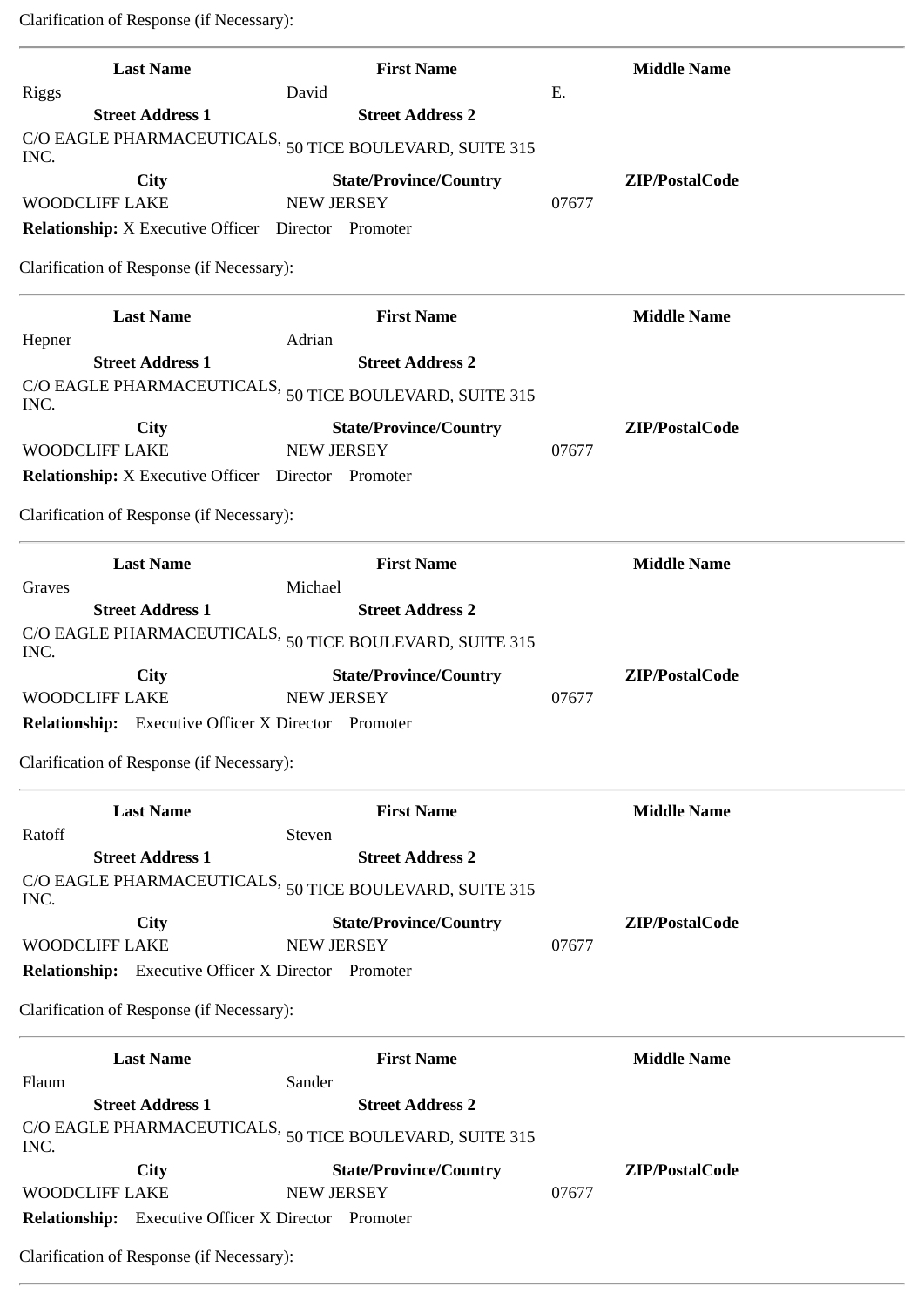| Pernock                                                                                                                        | David                                                                                                                                              |                           |
|--------------------------------------------------------------------------------------------------------------------------------|----------------------------------------------------------------------------------------------------------------------------------------------------|---------------------------|
| <b>Street Address 1</b>                                                                                                        | <b>Street Address 2</b>                                                                                                                            |                           |
| INC.                                                                                                                           | C/O EAGLE PHARMACEUTICALS, $_{50}$ TICE BOULEVARD, SUITE 315 $\,$                                                                                  |                           |
| <b>City</b>                                                                                                                    | <b>State/Province/Country</b>                                                                                                                      | ZIP/PostalCode            |
| <b>WOODCLIFF LAKE</b>                                                                                                          | <b>NEW JERSEY</b>                                                                                                                                  | 07677                     |
| Relationship: Executive Officer X Director Promoter                                                                            |                                                                                                                                                    |                           |
| Clarification of Response (if Necessary):                                                                                      |                                                                                                                                                    |                           |
| <b>Last Name</b>                                                                                                               | <b>First Name</b>                                                                                                                                  | <b>Middle Name</b>        |
| <b>Braunstein</b><br><b>Street Address 1</b>                                                                                   | Douglas<br><b>Street Address 2</b>                                                                                                                 | L.                        |
|                                                                                                                                |                                                                                                                                                    |                           |
| INC.                                                                                                                           | C/O EAGLE PHARMACEUTICALS, $_{50}$ TICE BOULEVARD, SUITE 315                                                                                       |                           |
| <b>City</b>                                                                                                                    | <b>State/Province/Country</b>                                                                                                                      | ZIP/PostalCode            |
| <b>WOODCLIFF LAKE</b>                                                                                                          | <b>NEW JERSEY</b>                                                                                                                                  | 07677                     |
| Relationship: Executive Officer X Director Promoter                                                                            |                                                                                                                                                    |                           |
| Clarification of Response (if Necessary):                                                                                      |                                                                                                                                                    |                           |
| <b>Last Name</b>                                                                                                               | <b>First Name</b>                                                                                                                                  | <b>Middle Name</b>        |
| Glenning                                                                                                                       | Robert                                                                                                                                             | L.                        |
| <b>Street Address 1</b><br>INC.<br><b>City</b><br><b>WOODCLIFF LAKE</b><br>Relationship: Executive Officer X Director Promoter | <b>Street Address 2</b><br>C/O EAGLE PHARMACEUTICALS, $_{50}$ TICE BOULEVARD, SUITE 315 $\,$<br><b>State/Province/Country</b><br><b>NEW JERSEY</b> | ZIP/PostalCode<br>07677   |
| Clarification of Response (if Necessary):                                                                                      |                                                                                                                                                    |                           |
| 4. Industry Group                                                                                                              |                                                                                                                                                    |                           |
| Agriculture                                                                                                                    | <b>Health Care</b>                                                                                                                                 | Retailing                 |
| <b>Banking &amp; Financial Services</b>                                                                                        | Biotechnology                                                                                                                                      | Restaurants               |
| <b>Commercial Banking</b>                                                                                                      | <b>Health Insurance</b>                                                                                                                            | Technology                |
| Insurance                                                                                                                      | Hospitals & Physicians                                                                                                                             | Computers                 |
| Investing                                                                                                                      | X Pharmaceuticals                                                                                                                                  | Telecommunications        |
| <b>Investment Banking</b><br>Pooled Investment Fund                                                                            |                                                                                                                                                    |                           |
|                                                                                                                                | Other Health Care                                                                                                                                  | Other Technology          |
| Is the issuer registered as<br>an investment company under                                                                     | Manufacturing<br><b>Real Estate</b>                                                                                                                | Travel                    |
| the Investment Company                                                                                                         | Commercial                                                                                                                                         | Airlines & Airports       |
| Act of 1940?                                                                                                                   | Construction                                                                                                                                       | Lodging & Conventions     |
| Yes<br>N <sub>o</sub>                                                                                                          |                                                                                                                                                    | Tourism & Travel Services |
| Other Banking & Financial Services                                                                                             | <b>REITS &amp; Finance</b>                                                                                                                         | Other Travel              |
| <b>Business Services</b><br>Energy                                                                                             | Residential                                                                                                                                        | Other                     |
| Coal Mining                                                                                                                    | <b>Other Real Estate</b>                                                                                                                           |                           |
|                                                                                                                                |                                                                                                                                                    |                           |
| <b>Electric Utilities</b>                                                                                                      |                                                                                                                                                    |                           |
| <b>Energy Conservation</b>                                                                                                     |                                                                                                                                                    |                           |
| <b>Environmental Services</b>                                                                                                  |                                                                                                                                                    |                           |
| Oil & Gas                                                                                                                      |                                                                                                                                                    |                           |

**Last Name First Name Middle Name**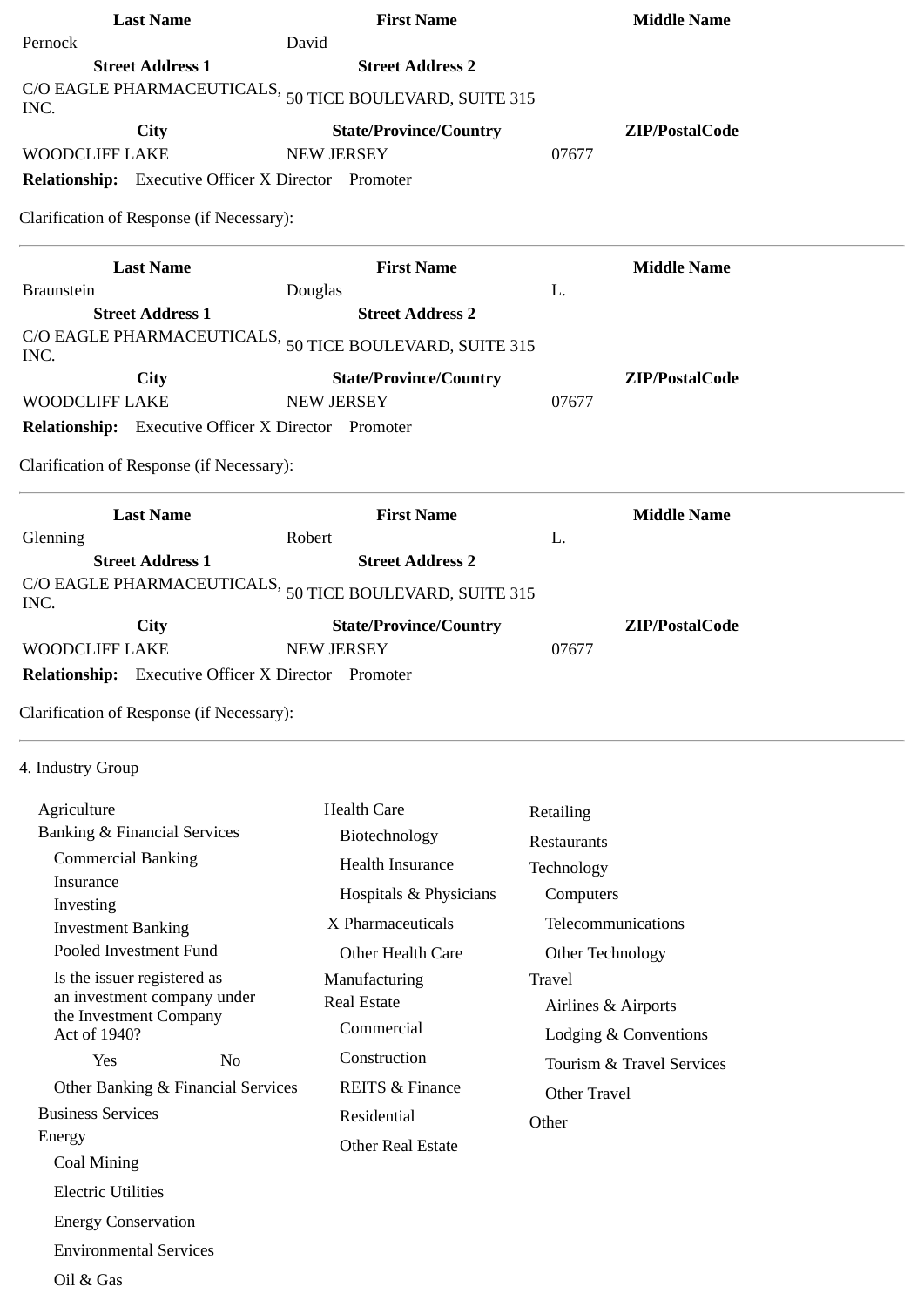## Other Energy

5. Issuer Size

| <b>Revenue Range</b>             | <b>OR</b> | <b>Aggregate Net Asset Value Range</b> |
|----------------------------------|-----------|----------------------------------------|
| No Revenues                      |           | No Aggregate Net Asset Value           |
| $$1 - $1,000,000$                |           | $$1 - $5,000,000$                      |
| $$1,000,001 - $5,000,000$        |           | \$5,000,001 - \$25,000,000             |
| $$5,000,001 -$<br>\$25,000,000   |           | $$25,000,001 - $50,000,000$            |
| $$25,000,001 -$<br>\$100,000,000 |           | \$50,000,001 - \$100,000,000           |
| Over \$100,000,000               |           | Over \$100,000,000                     |
| X Decline to Disclose            |           | Decline to Disclose                    |
| Not Applicable                   |           | Not Applicable                         |
|                                  |           |                                        |

6. Federal Exemption(s) and Exclusion(s) Claimed (select all that apply)

|                                              | Investment Company Act Section 3(c) |                    |  |
|----------------------------------------------|-------------------------------------|--------------------|--|
| Rule $504(b)(1)$ (not (i), (ii) or (iii))    | Section $3(c)(1)$                   | Section $3(c)(9)$  |  |
| Rule 504 (b) $(1)(i)$<br>Rule 504 (b)(1)(ii) | Section $3(c)(2)$                   | Section $3(c)(10)$ |  |
| Rule 504 (b)(1)(iii)                         | Section $3(c)(3)$                   | Section $3(c)(11)$ |  |
| <b>Rule 505</b>                              | Section $3(c)(4)$                   | Section $3(c)(12)$ |  |
| $X$ Rule 506(b)<br>Rule $506(c)$             | Section $3(c)(5)$                   | Section $3(c)(13)$ |  |
| Securities Act Section 4(a)(5)               | Section $3(c)(6)$                   | Section $3(c)(14)$ |  |
|                                              | Section $3(c)(7)$                   |                    |  |

- 7. Type of Filing
- X New Notice Date of First Sale 2016-11-16 First Sale Yet to Occur Amendment
- 8. Duration of Offering

Does the Issuer intend this offering to last more than one year? X Yes No

9. Type(s) of Securities Offered (select all that apply)

| X Equity                                                                                       | Pooled Investment Fund Interests   |
|------------------------------------------------------------------------------------------------|------------------------------------|
| Debt                                                                                           | Tenant-in-Common Securities        |
| Option, Warrant or Other Right to Acquire Another Security                                     | <b>Mineral Property Securities</b> |
| Security to be Acquired Upon Exercise of Option, Warrant or<br>Other Right to Acquire Security | Other (describe)                   |

10. Business Combination Transaction

Is this offering being made in connection with a business combination transaction, such as  $X$  Yes No a merger, acquisition or exchange offer?

Clarification of Response (if Necessary):

- Acquisition
- 11. Minimum Investment

Minimum investment accepted from any outside investor \$0 USD

12. Sales Compensation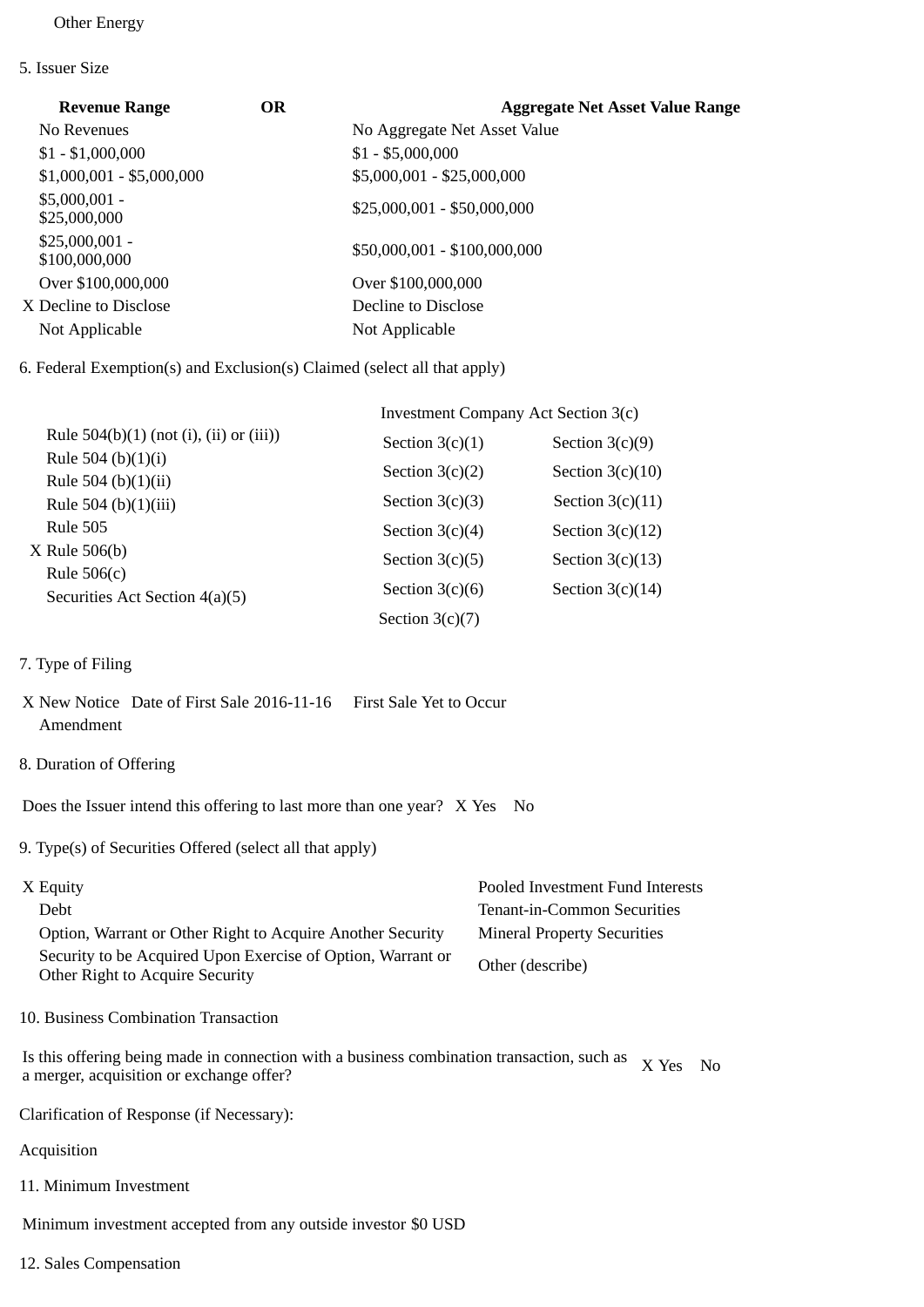(Associated) Broker or Dealer X None (Associated) CRSSOCIA

**Street Address 1 Street Address 2**

State(s) of Solicitation (select all that apply) Check "All States†or check individual **States** 

All

States Foreign/non-US

13. Offering and Sales Amounts

Total Offering Amount \$50,740,728 USD or Indefinite Total Amount Sold \$2,740,728 USD Total Remaining to be Sold \$48,000,000 USD or Indefinite

Clarification of Response (if Necessary):

Total offering amount includes \$48,000,000 of milestone payments. Such payments shall be made only if certain milestones are met. The seller may elect to receive milestone payments in stock or cash.

14. Investors

Select if securities in the offering have been or may be sold to persons who do not qualify as accredited investors, and enter the number of such non-accredited investors who already have invested in the offering. Regardless of whether securities in the offering have been or may be sold to persons who do not qualify as accredited investors, enter the total number of investors who already have invested in the offering:

15. Sales Commissions & Finder's Fees Expenses

Provide separately the amounts of sales commissions and finders fees expenses, if any. If the amount of an expenditure is not known, provide an estimate and check the box next to the amount.

| <b>Sales Commissions</b> | \$0 USD Estimate |
|--------------------------|------------------|
| Finders' Fees            | \$0 USD Estimate |

Clarification of Response (if Necessary):

16. Use of Proceeds

Provide the amount of the gross proceeds of the offering that has been or is proposed to be used for payments to any of the persons required to be named as executive officers, directors or promoters in response to Item 3 above. If the amount is unknown, provide an estimate and check the box next to the amount.

\$0 USD Estimate

Clarification of Response (if Necessary):

Signature and Submission

Please verify the information you have entered and review the Terms of Submission below before signing and clicking SUBMIT below to file this notice.

Terms of Submission

In submitting this notice, each issuer named above is:

- Notifying the SEC and/or each State in which this notice is filed of the offering of securities described and undertaking to furnish them, upon written request, in the accordance with applicable law, the information furnished to offerees.\*
- Irrevocably appointing each of the Secretary of the SEC and, the Securities Administrator or other legally designated officer of the State in which the issuer maintains its principal place of business and any State in which this notice is filed, as its agents for service of process, and agreeing that these persons may accept service on its behalf, of any notice, process or pleading, and further agreeing that such service may be made by registered or certified mail, in any Federal or state action, administrative proceeding, or arbitration brought against the issuer in any place subject to the jurisdiction of the United

Recipient Recipient CRD Number X None (Associated) Broker or Dealer CRD  $X$  None

City State/Province/Country ZIP/Postal Code

2